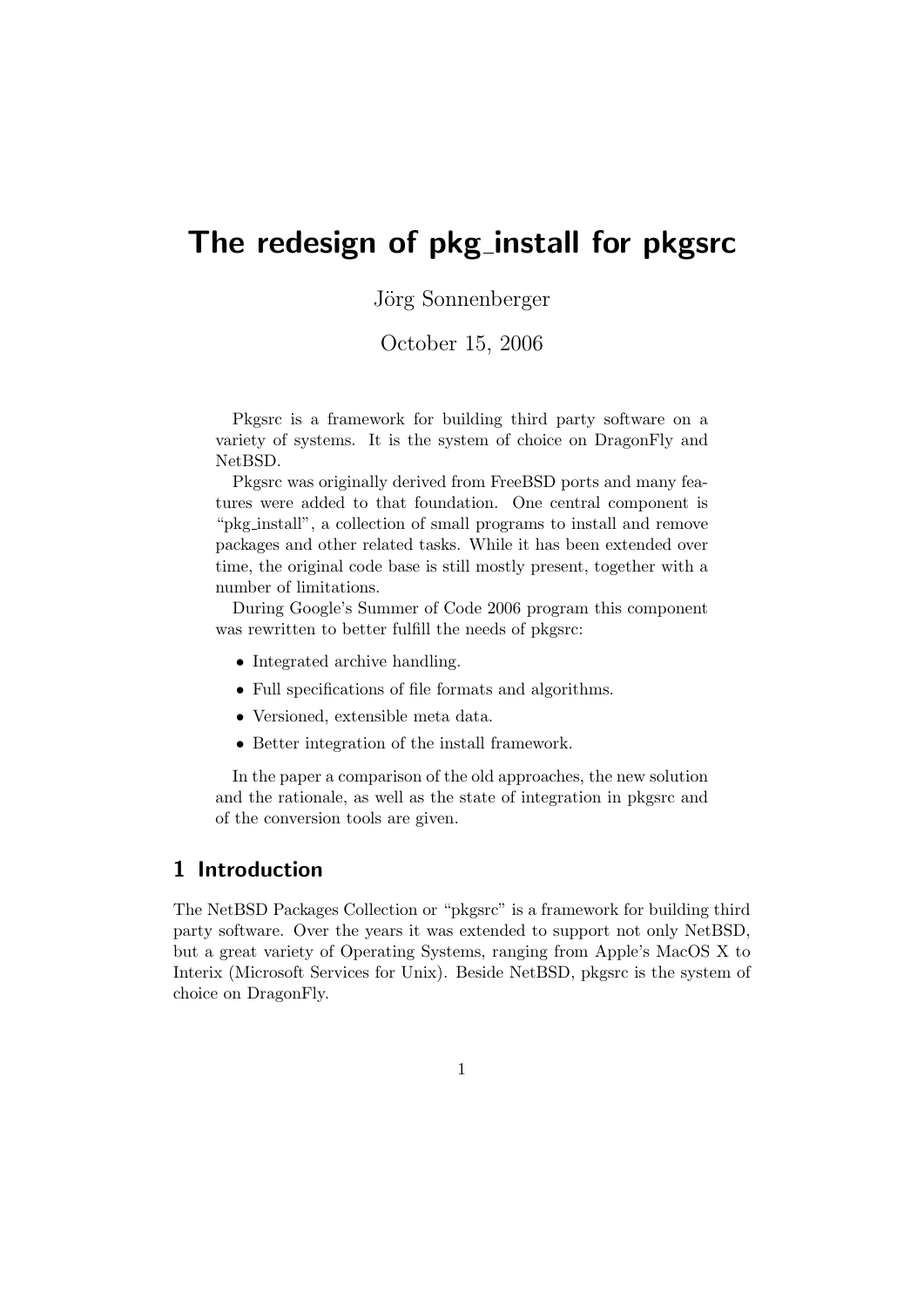The pkgsrc infrastructure is originally derived from FreeBSD's ports framework. Many features like the wrapper system and buildlink were added over the years. One specific piece is "pkg install", a collection of small programs to install and remove packages and manage related tasks. While it has been extended over time, the original code base is still mostly present.

Several problems have shown up with different severity, like

- use of external programs for the extraction of packages,
- use of a temporary directory during extraction, followed by moving/copying every file to the real location,
- missing documentation of file formats and precise syntax,
- redundancy of installation/deinstallation scripts,
- advanced updating facilities,
- incoherencies between packages built from source and those installed via binary packages,
- difficult interaction with high-level tools.

The Google's Summer of Code 2006 project provided an opportunity to work on redesigning "pkg install" to fix most, if not all of the aforementioned problems.

This paper discusses the results in comparison with the older approaches and looks at the state of integration into the pkgsrc system.

## 2 Package metadata

#### 2.1 Package patterns

The ability to match package names is needed in a number of situations. This includes dependencies and conflicts, but also checks for security vulnerabilities. In pkgsrc four different pattern types are currently used:

- Plain package names form exact matches.
- Dewey patterns like "gdm>= $2.14 \times 2.14.8$ " consist of the package base name and relation operations. Version numbers are parsed according to a complicated rule set modeled after common practice.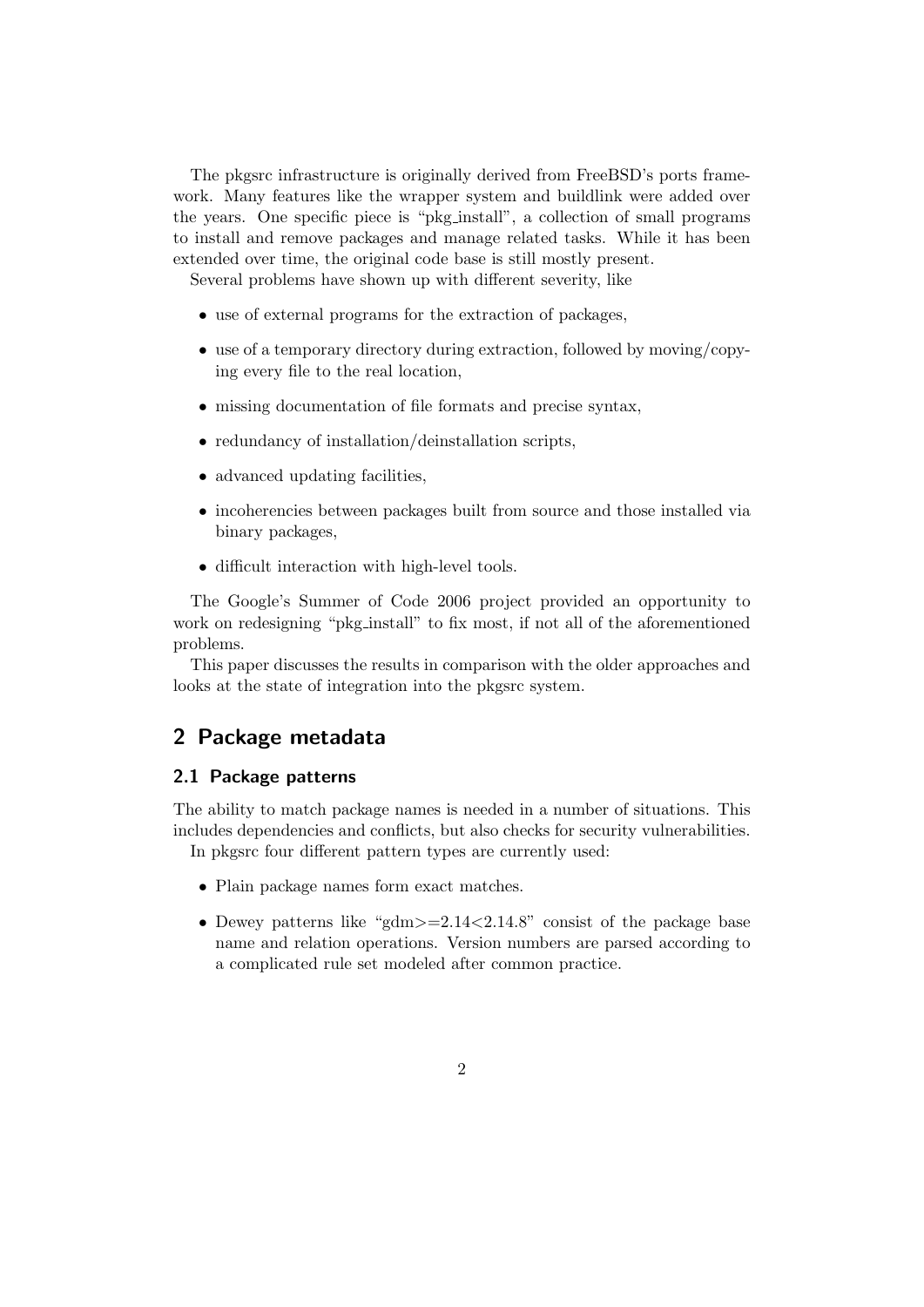- Fnmatch patterns allow shell-like wildcards ("pear-5.0. $[0-9]^{(*)}$ ") and are most commonly used to match any version of a package.
- Csh-style alternatives ("sun-{jre,jdk}  $\langle 1.3.1.0.2$ ") are expanded to elementary patterns. If any of those matches, the alternative itself is matching.

All four types have at least one major limitation. Plain matches are actively discouraged, since they can't even deal with local patch versions ("estd-0.5nb1"), making them almost useless.

Csh-style alternatives are needed to handle multiple packages providing common functionality like ghostscript-afpl and ghostscript-gnu.

Dewey patterns are the most expressive pattern, but can't represent a match to all versions. Matching e.g. all sub-versions of 4.3 is a problem as well, since release candidates and patch level complicate the matter. Dewey pattern only work well, when upper or lower bound are precise. The old implementation also had some interesting validation bugs, e.g. "php $<5>4$ " is matched by "php-4".

Fnmatch patterns have the downside of matching more than intended. If there's ever a PHP module which name starts with a digit, the common "php- [0-9]\*" pattern for the PHP interpreter itself would match the PHP module as well.

The situation is complicated further as multiple patterns are sometimes used to reduce the number of matching packages. A dependency on PHP 4.x for example introduces at least two patterns: "php-4.4.\*" to match the API and " $php>=4.4.1$ nb3" to specify the ABI. The evaluation order by " $pkg$ \_add" for missing dependencies is critical. When the second pattern is evaluated first, PHP 5 would be installed and the first pattern would be unsatisfiable as PHP 4 and PHP 5 conflict with each other.

To reduce this mess a way to unify the four styles was needed. One more desirable criterion exists, which wasn't satisfied by the existing rules. "pkg add" has to choose a package, when more than one package matches a pattern. As long as they have the same base name, a built-in rule is used (see PHP 4/5 earlier) which selects the highest available version. There's no deterministic rule for csh-style alternatives though. User interaction can be used to resolve such conflicts, but they are often either undesirable or unavailable (e.g. automatic package installation during bulk builds). The order should therefore follow explicitly from the pattern.

As most of the patterns in pkgsrc follow the Dewey-style it was useful to keep it as base. The generalized version consists of a package base name and zero or more operator/version pairs. Zero operators provide a full wildcard match and each pair is processed in order as long as they match. This means the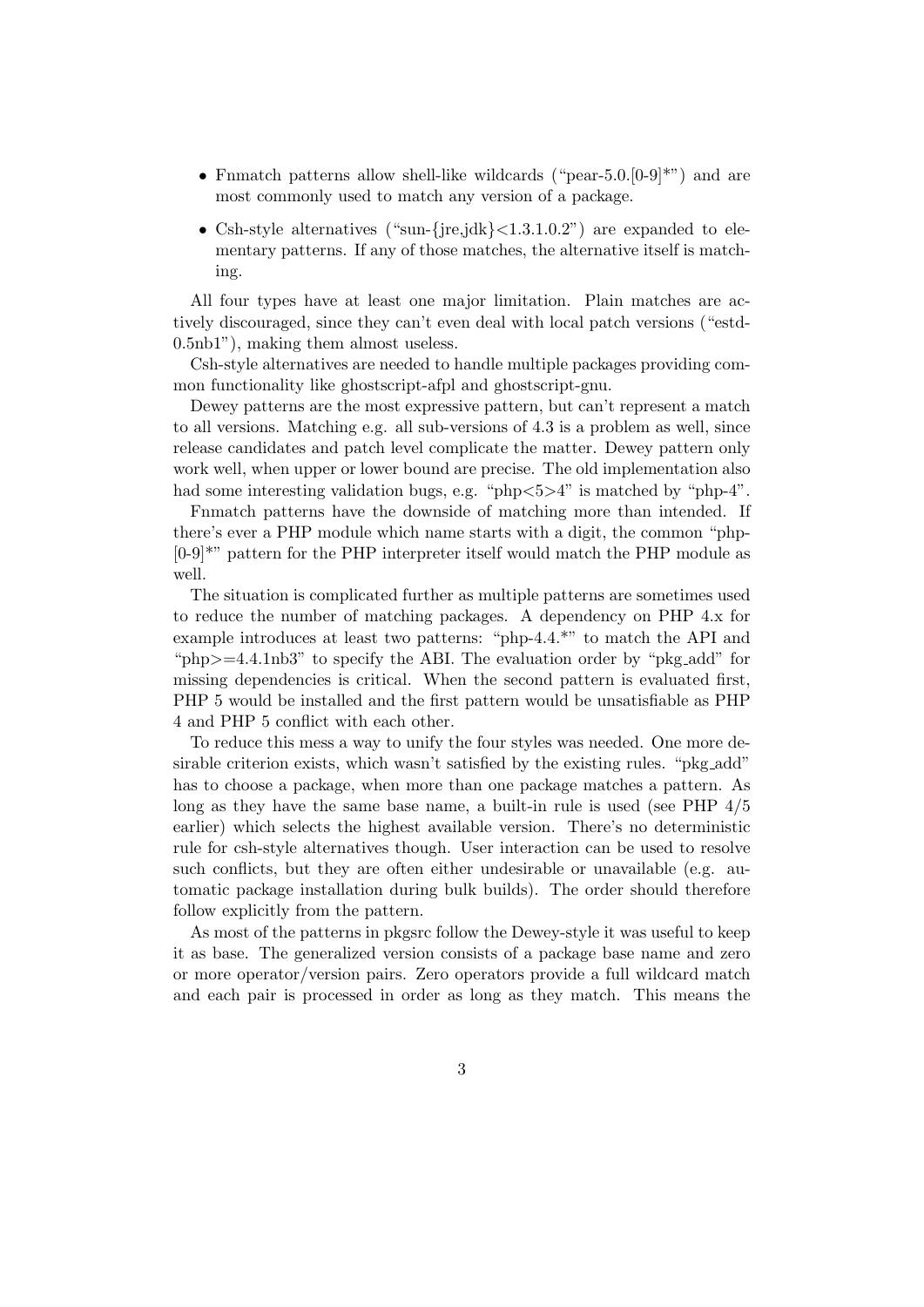incorrectly parsed pattern "php<5>4" now is valid and behaves as expected. Beside the normal relational operators " $\lt$ ", " $\lt =$ " and so on, "<sup>\*</sup>" is introduced as prefix match. "php˜4.4" matches "php-4.4", but also "php-4.4pl1" and "php-4.4rc1". Finally multiple of this simple patterns can be joined using "|" to form alternatives. Ordering of two matches is done by the first matching alternative first and by ordering the versions themselves if they match the same one.

While the given rules allow easy merging of two basic patterns, it gets more complicated, when alternatives are involved. As this is not typically used in pkgsrc (yet), the problems are left unresolved for now and will be revisited later. A possible solution is to consider a package version as matching only if it matches all requirements.

#### 2.2 Dependencies, conflicts and compatibility

Packages often need other packages to function properly, e.g. because they are dynamically linked against them or call a program from them. In a similar way, some packages can't work when installed at the same file. Historically two packages has to be marked as conflicting, when the package content overlapped, as the "pkg add' program didn't handle it as failure.

Another use case of patterns are explicit compatibility hints. In pkgsrc the buildlink framework knows two kinds of dependencies – for ABI and API. The latter are the classic way to describe that a certain (minimal) version is needed by a package, e.g. because a new functionality was added in it. ABI dependencies are more complicated though. As dependencies are normally open-ended (all later versions match), it is hard to describe properly when the interface is compatible.

To solve this a package can explicitly specify what it is compatible to. So instead of requiring "libfoo $>=1.0$ ", an exact match can be used by packages depending on libfoo. The maintainer of libfoo is now responsible for specifying what the oldest compatible version is. This can be used for ABIs as well as module interfaces in scripting languages like Python. Support for maintaining the compatibility list based on ELF "sonames" or libtool archives is planned.

#### 2.3 Package lists

The heart of a package are the files within. The package list (plist for short) contains all the files in the package, which are supposed to be "static". For each file a checksum is stored and it can be used to detect undesired modifications. The old plist format also contains modifiers to remove directories on removal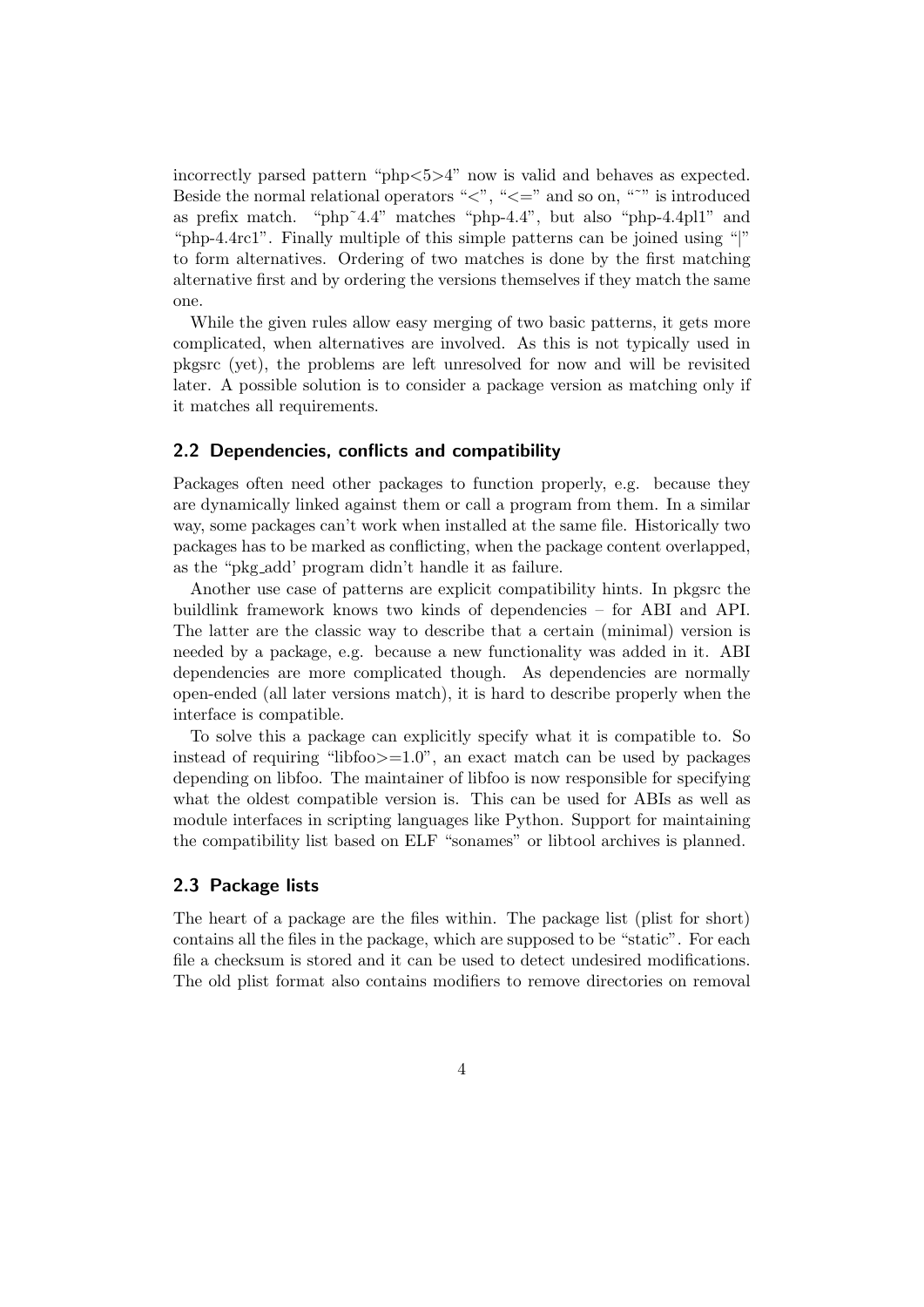and execute single line commands. The functionality to specify permissions or ownership existed, but was never used.

The old plists had three major issues:

• It contains some package metadata, but not all. The ability to execute commands was mentioned already. Another example is that dependencies and conflicts are listed in the plist. The on-line description, the full description, install and deinstall scripts, the package maintainer and all the other information are stored separately though.

Checksums have been added as afterthought using special comments.

- Commands don't belong into a plist, that's what the install/deinstall scripts are for. Firstly, it increases the number of places to audit and secondly, it also provides a different environment.
- Handling of shared directories is flawed as it is often impossible or very unpractical to factor out a base package to "own" the shared directories. In the past most common directories have been created using mtree from a template and were considered sticky (e.g. never to be removed).

For the new "pkg install", @exec and @unexec are no longer supported by unanimous consent. All non-plist rated information have been moved and the other statements have been made local to each entry. A field for checksums has been added as well as a field to tag entries to belong to specific classes. The latter allows special scripts to run on the tagged entries e.g. to register a font with fontconfig or add a texinfo page to the local index.

The second important change is the classification of entries. Inspired by the Solaris package tools, other types of plist entries beside simple files are support.

Configuration files are first-class entries. When the file does not exist at install time, it is copied from a template or created as empty file (e.g. for logfiles). On removal, the management tools can either keep it as is, remove it on user request or archive it for later use.

Similar to configuration files, volatile files have a template. They are not archived or even checked for modification, but instead assumed to be modified by the package at vim. This is useful for fixed indices like texindex's info/dir file.

Beside files directories can be contained in the plist as well. As the new "pkg add" creates them on demand and "pkg delete" removes them when no other package is referring to them, this is seldom needed. It is needed when empty directories should be part of a package or when special permissions are required.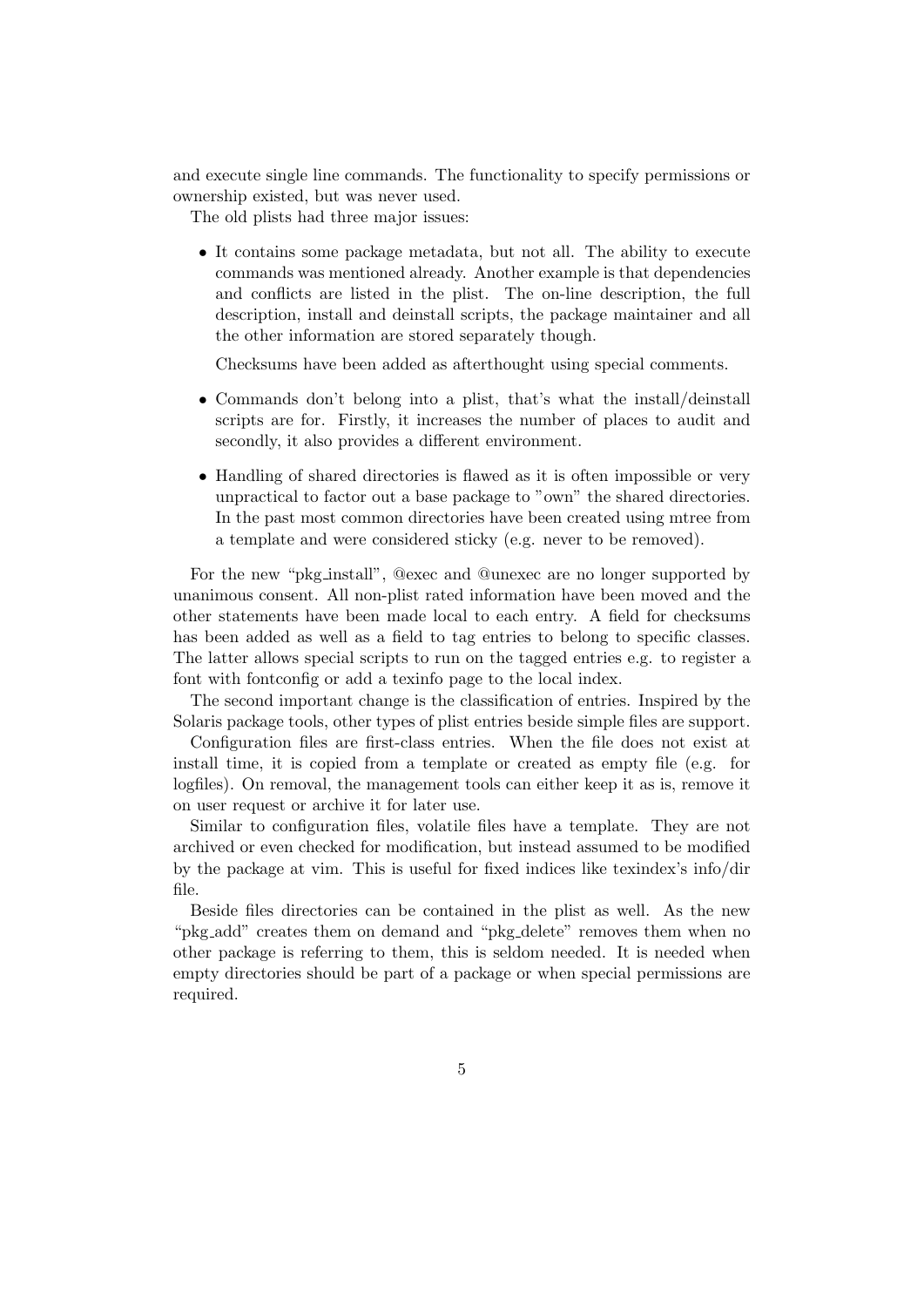Two special kinds of directories are also supported. Configuration directories can contain only configuration files and directories as entries and are a way to mark a whole directory hierarchy as containing only configuration files. They are supposed to be handled as whole (e.g. archived). Exclusive directories place a directory under the sole control of a package. No further plist entries are allowed and the system doesn't care about the content. The package is responsible for removing the content at deinstall time. This makes it possible to properly handle e.g. shared-mime-info's share/mime.

Last but not least are symbolic and hard links recorded. The former should not change its target and the latter might be converted down to a symlink if necessary, e.g. when target and plist entry are not on the same filesystem.

#### 2.4 Essential and non-essential metadata

Some of the data attached to a package has been mentioned already – the package name, the list of dependencies and conflicts, the plist. Other items are:

- The prefix a package is installed to and which it is supposed to stay in with some exceptions,
- How to reach the maintainer of the package.
- The OS version and architecture the package was built.
- The license(s) it can be distributed under.
- The short and long descriptions, both in English and local languages.

All this data can be classified as essential or as non-essential. The former category describes what directly affects "pkg install" and the basic user experience. Having translated descriptions is nice to have, but the English version will always be authoritative and required. Just because a field is essential doesn't mean that it has to be present though. A typical example is the license field which will be missing for most packages, but is critical for determining whether a package can be distributed.

The separation between both classes is useful as it reflects the need of correctly managing and preserving the meaning of a field. As the list of metadata will change in the future, backwards-compatibility will be needed. At the very least it must cover all the essential fields and those have be updated as easily as possible. To achieve this, each field has strong validation rules, which are relaxed for the non-essential metadata.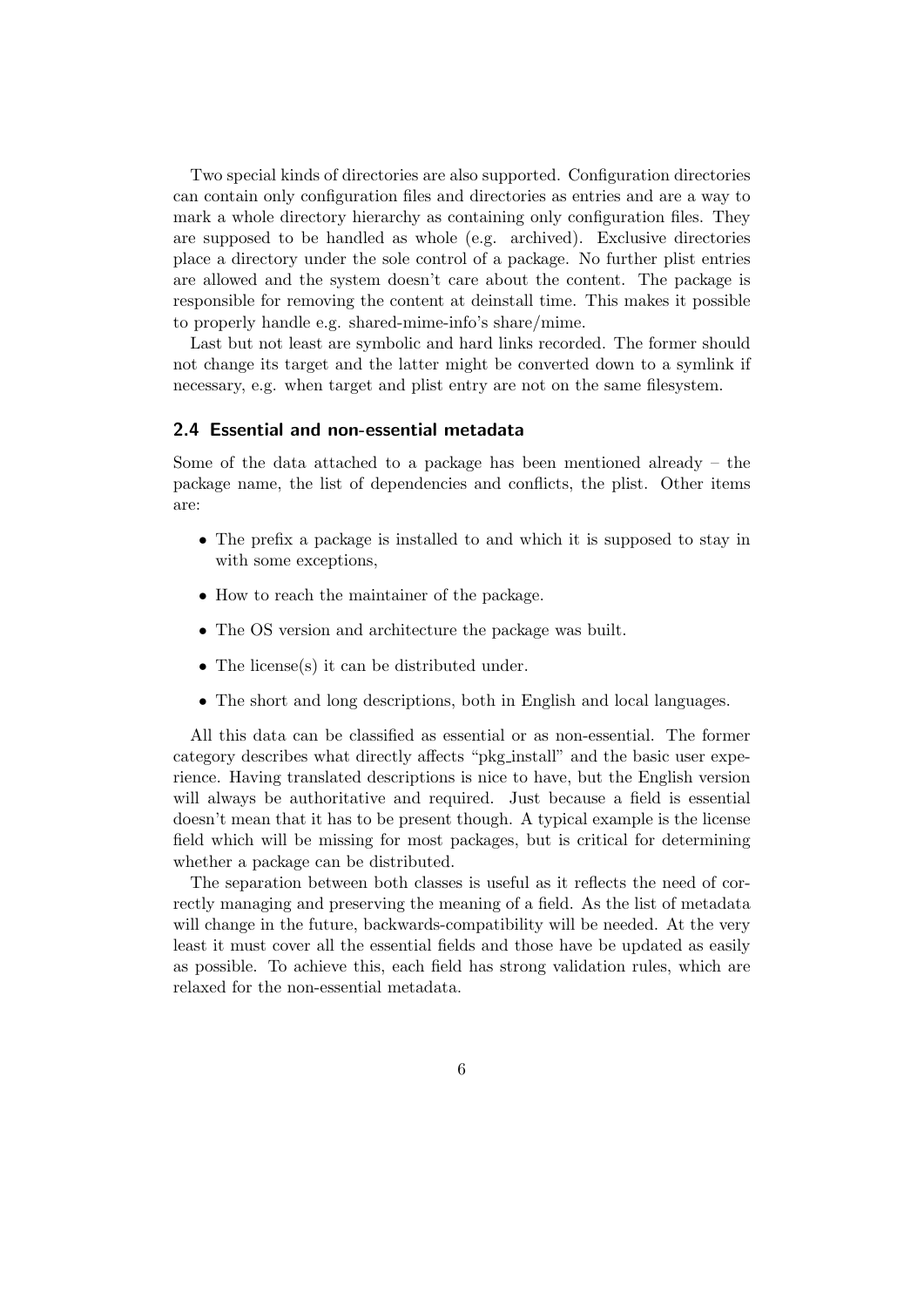#### 2.5 Package format

The old "pkg install" just compressed tar archives containing all files in the plist and normally one file for each of short and long description, the plist, install and deinstall script, size infos. The latter set is also the metadata kept in the package database (typically /var/db/pkg or .pkg in the prefix).

For a typical installation this easily takes a few thousand inodes. To avoid the associated overhead, a format to keep them in one file was needed which doesn't compromise the extensibility. Two generic markup languages were considered, namely XML and YAML. Since white-space handling in XML is awful and YAML is also much human-friendlier, it was preferred by the author.

The serialized package content uses a shallow hierarchy which emphasizes the importance of the various fields. The package itself and the plist entries are explicitly tagged and thereby also versioned. This allows the package tools to easily detect and convert older versions when necessary.

Binary packages are still (compressed) tar archives. The content is different though. In the top level directory, there's an index file containing the serialized package description (as above). This is also required to be first entry of the archive. Signatures will be stored as second entry, but as no light-weight gpg verifying exists and X.509 certificates don't play nicely with the (current) setup of pkgsrc bulk builds, this is not finalized yet. After the index file the normal files from the plist are stored in plist order. The files are stored with the relative path under a directory named like the package. All other plist entries are synthesized during extraction.

Enforcing a strict order on the packages makes it possible to extract a tarball with minimal buffering and read the content without having to process more than the index size (up-rounded to compression blocks). The construct of using a subdirectory for the actual file allows later bundling of multiple packages into a single archive, with minimal changes.

## 3 The programming interface

The implementation of "pkg install" consists of a library core and small bindings on top. The core consists of four major components: the pattern related functions, the package-related functions, the plist-related functions and the package database functions.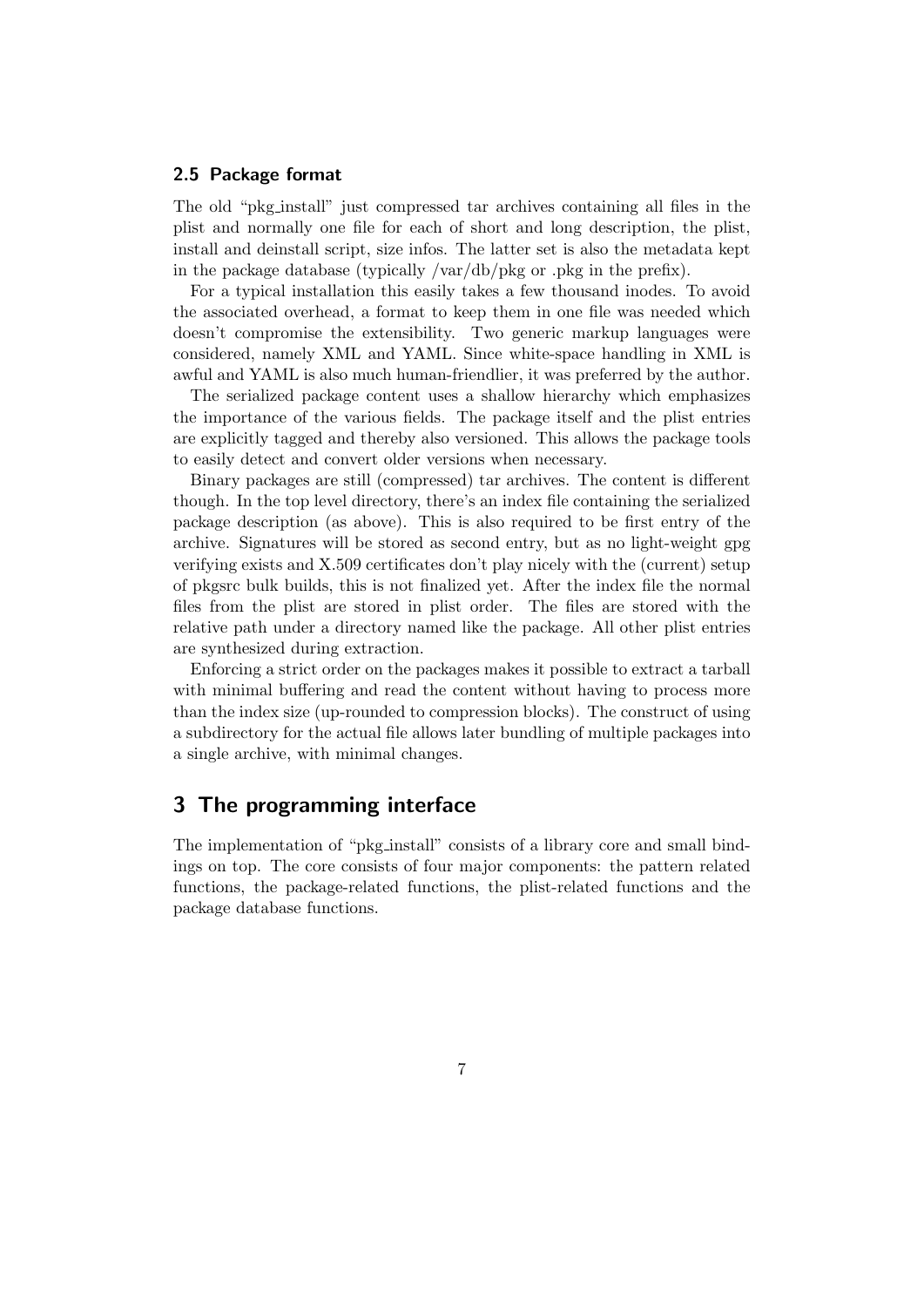#### 3.1 Pattern functions

The pattern API provide simple accessor functions for easy access in common situations. Both matching a pattern against a package name and ordering two package names with regard to a pattern are supported. The allocation and freeing of resources are kept internal.

The convenience functions are wrappers for the full implementation. Parsing of a package name or pattern is a separate task to allow later reuse. Functions to extract to the base package name or the list of matched base package names for a pattern are provided. Those are useful e.g. for a bulk build as they can reduce the quadratic runtime in the number of packages and patterns to linearly.

## 3.2 Package functions

The package functions deal with in-memory package description and related functions. Functions to create one from scratch or destroy it with freeing all associated resources are provided as well as functions to get or set the metadata. Multi-value fields can be read either using a temporary array or an iterator interface.

The finished package description can be validated either for basic compliance or for the full package conformance. Descriptions which pass the latter can be serialized using a callback interface. In the same way package descriptions can be read back and parsed. A function to create a binary package from a package descriptions and the files relative to given prefix completes the interface.

Errors are classified depending on whether they are input-related or internal. For internal errors like failing memory allocations or violations of the API contract, the program can provide a callback which is called with the current package descriptions, a failure code and optional context-depending arguments. The callback is expected to terminate the application, otherwise it is abort(3)ed. For input-related and other "soft" errors, a different concept is used. The error callback has the same arguments, but can return a value to decide whether or not the processing should continued. This is a ternary value–on error the processing can continue as long as it makes sense to diagnose further problems, but the initial error is sticky. Alternatively the processing will directly bail out. The callbacks are provided on package creation or parsing, it is not yet intended to modify them.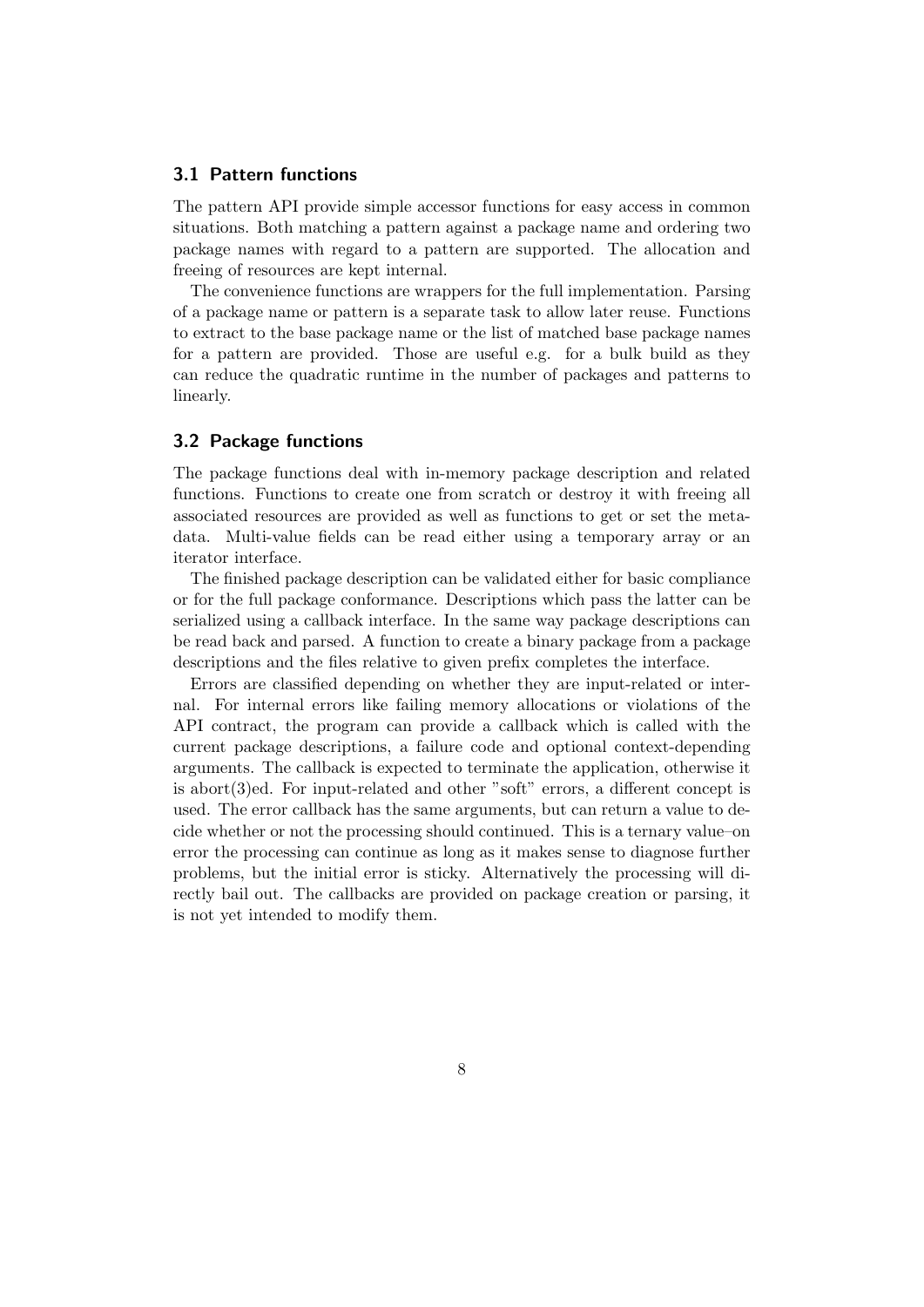#### 3.3 Plist functions

The plist API allows the addition and removal of individual entries. The interface is strongly typed and each type has independent accessor functions. The implemented makes heavy use of the preprocessor to keep redundancy in code minimal. Similiar to the generic package interface, the plist access is mostly done using iterative callback interfaces.

#### 3.4 Package database functions

The database functions are still in the progress of being revamped. The desired interface has three components:

- Functions to query the database. This should be generic enough to work with package repositories as well.
- Functions to regenerate all internal state like the hash databases of all files and the forest of packages and their relationship.
- Functions to modify the database as set of add/remove operations.

The first category is rudimentary implemented by providing an iterator interface over all packages. The requirement for generalization is important here as the same functions to decide whether a dependency is installed can be used to find the best match in a binary repository. Most query functions should work on binary package repositories as well as the package database.

The second category is implemented, but has to be moved from the standalone command into the library.

The third category is the most challenging. Single add and remove operations work, but impose a severe limitations. Updates of non-leaf packages would have to either remove all depending packages or leave the database temporarily in an inconsistent state. To solve this, complex updates should be done as sets of add and remove operations, which are atomic from the point of the package database.

The downside is that the logic for verifying whether all dependencies are resolved, no conflicts are present and the plists of all to-be-installed packages are non overlapping gets a lot more complicated. As the use of index databases is still necessary for installations with multiple hundred packages, the usage of memory to keep the changes in memory is increasing as well.

It is open whether it is possible and helpful to split such transactions into minimal blocks, which keep the database in a consistent state. It will not help when e.g. xorg-libs changes, but is useful for the generic "update-my-system" case.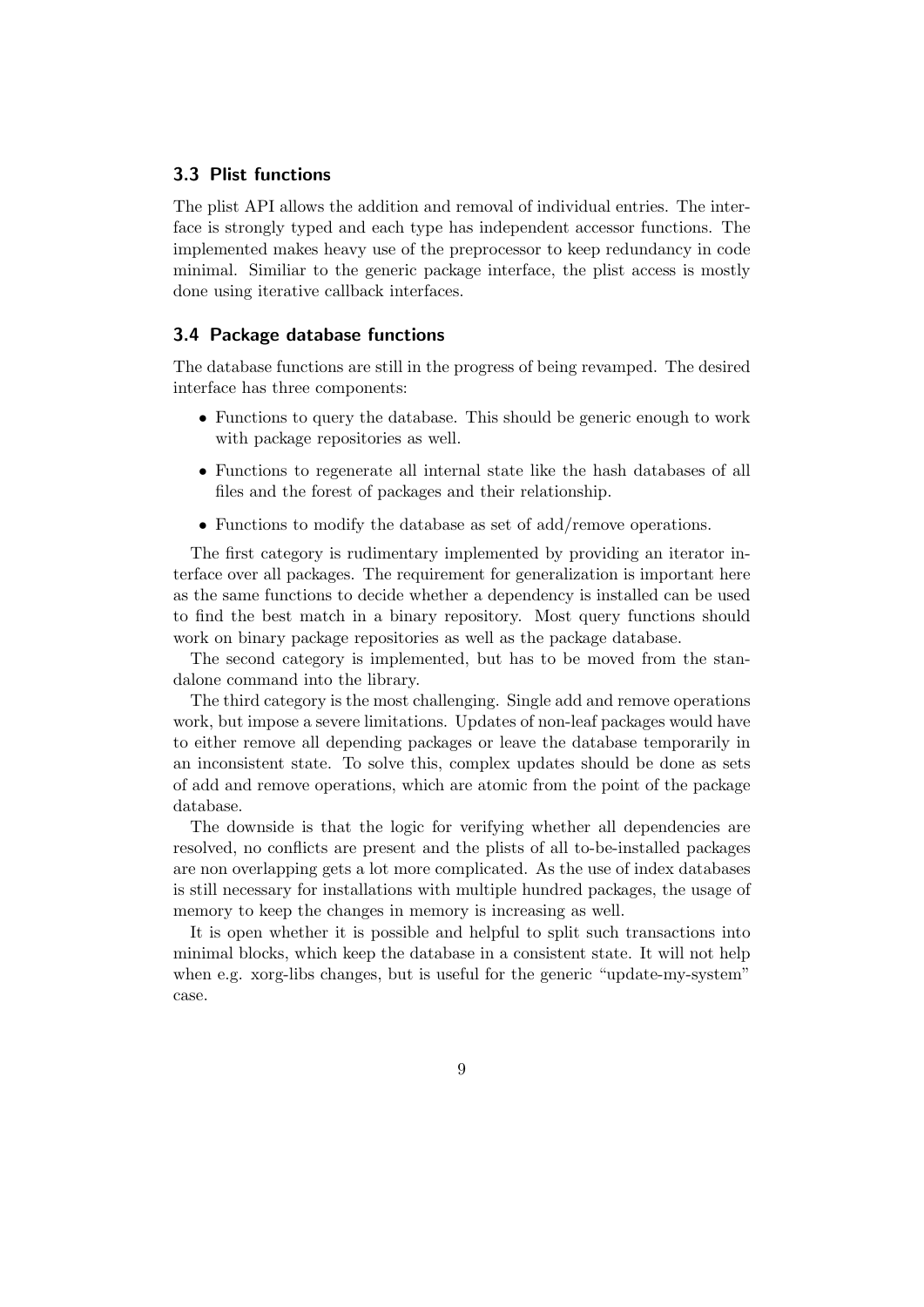## 4 Integration and conversion

#### 4.1 Staged installation

The first step for the integration of the new "pkg install" is the elimination of direct installation into the prefix. This makes it much simpler to ensure that all directories created are either requested by the administrator or handled by the framework.

Another important desire is to ensure consistent permissions as many packages don't use the pkgsrc INSTALL \* variables, but random combinations of cp, pax/tar and install.

Therefore the facilities to install into a subdirectory of the working directory were added. As pkgsrc already provided just-in-time su, it was desirable to allow full user package builds. Many packages just use default ownership for files and the aforementioned override directives can be used to provide the functionality even in the old "pkg install". Some care had to be applied for packages which install setuid/setgid binaries as the access permissions are extracted by tar and the ownership is later changed by "pkg add", removing the setuid/setgid bits as side effect.

## 4.2 Pattern conversion

The need to convert old patterns to the new style is an independent effort. Both for the integration and the conversion patterns have to be converted, but it can mostly be done on demand.

As written in section 2.1, esp. fnmatch patterns are often not precise. A perfect automatic conversion is therefore not possible, but the intent of most patterns can be accurately represented.

The conversion mechanism is based on type-specific rules. Csh-alternative style patterns are expanded, each expanded pattern is converted and the list joined with "|". Simple package names are converted by replacing the last hyphen with "==". Dewey patterns are unchanged as they are a subset of the new grammar. The edge cases are working as humans would expect them, so the change in functionality is justified.

The most difficult case is the conversion of fnmatch patterns. For those a number of heuristics are used. The pattern is matched against regular expressions representing common use in pkgsrc. For example, when " $(\cdot^*)$ - $\left[0-\right]$  $9$ |\\*\$" is matched, it means that the patterns applies to any version of the captured first sub-expression. As such it is converted simply to the that subexpression. Other cases which are handled automatically are "php-4.4.[0-9]\*"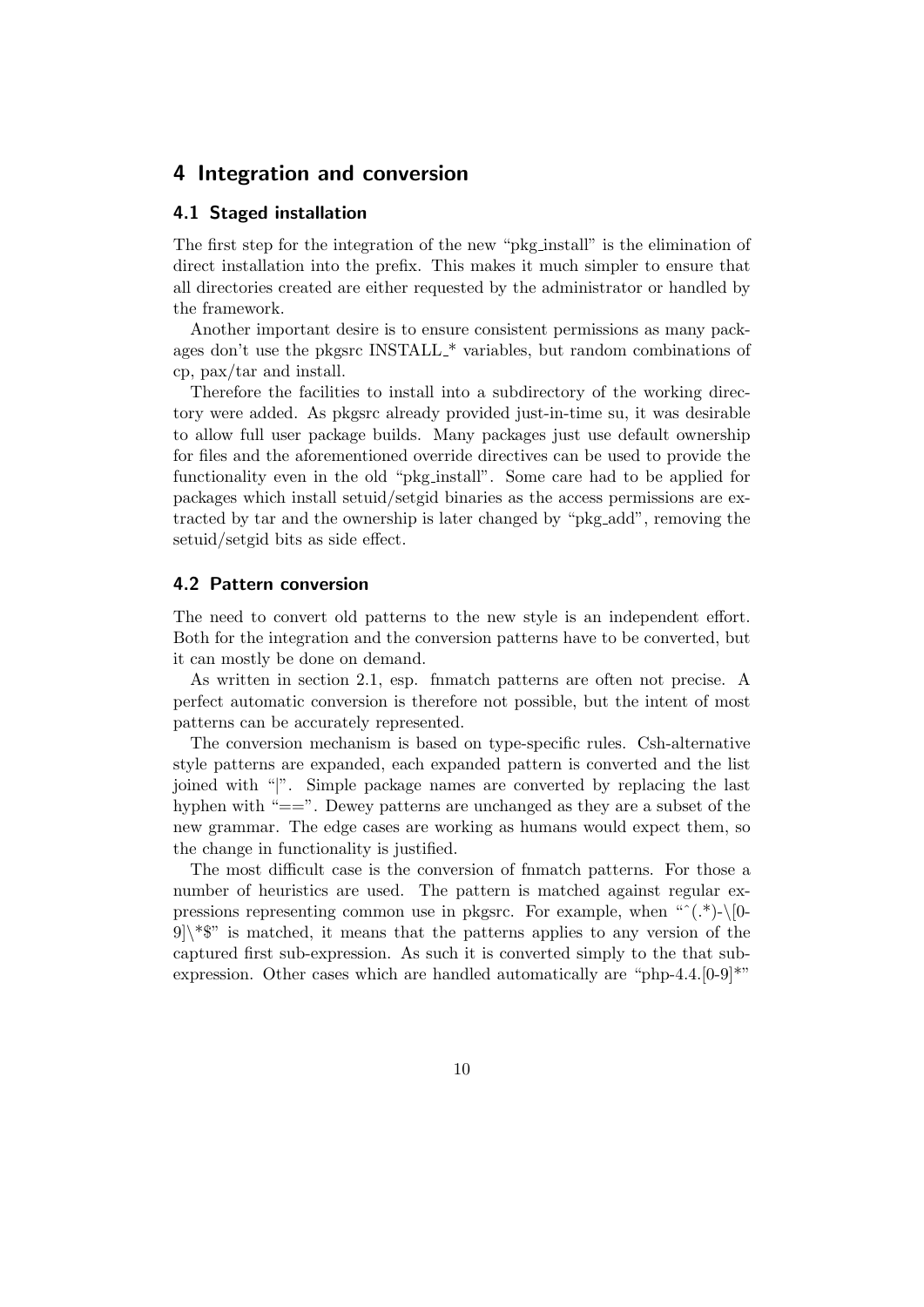and "php-4.4.\*", which are converted to "php  $4.4j=4.4$ ". "php-4.4nb<sup>\*"</sup> are "php-4.4nb $[0-9]$ <sup>\*"</sup> are converted to "php 4.4nb".

The given rules can be used to convert all but 30 patterns used by packages in the "pkgsrc-2006Q2" branch and the rest are all somewhat bogus special cases. It is not clear, whether they will end as hard-coded special cases or are left for human intervention.

#### 4.3 The new pkg flavour

In preparation for better support of multiple packaging systems Johnny Lam refactored the package installation and creation code over the last summer. This dramatically simplifies the initial efforts needed for integrating a different "pkg install" implementation. Using compatibility wrappers for "pkg info" and "pkg admin", the changes are concentrated to two places:

- mk/flavour/pkg or a copy thereof
- mk/pkginstall

The former code has to be modified to use the new calling conventions and use individual arguments for each dependency instead of a space-separated list.

The latter code provides the install/deinstall script framework. Most of the functionality has to conditionally tag corresponding items for the new "pkg install' instead of expanding the shell scripts directly. This will be done incrementally to allow better testing.

As the interface of the package management commands is not finalized, the implementation of this code is still a work-in-progress and not part of the pkgsrc tree.

#### 4.4 Converting existing packages and installations

The creating of package descriptions for testing a new implementation is tiresome and with the implementation of "pkg create" a shell script for converting existing packages was written. This script has been extended over time to stay in sync with the feature set of "pkg create".

The biggest missing item right now is the handling of old install scripts. Those fall in one of two categories. Either they are created from the install/deinstall script framework or they are custom rules for a specific package.

The first class is relatively easy to handle as the scripts create individual entries in the package tarball or package database. The metadata can be extracted from the bottom of each file to handle appropriately.